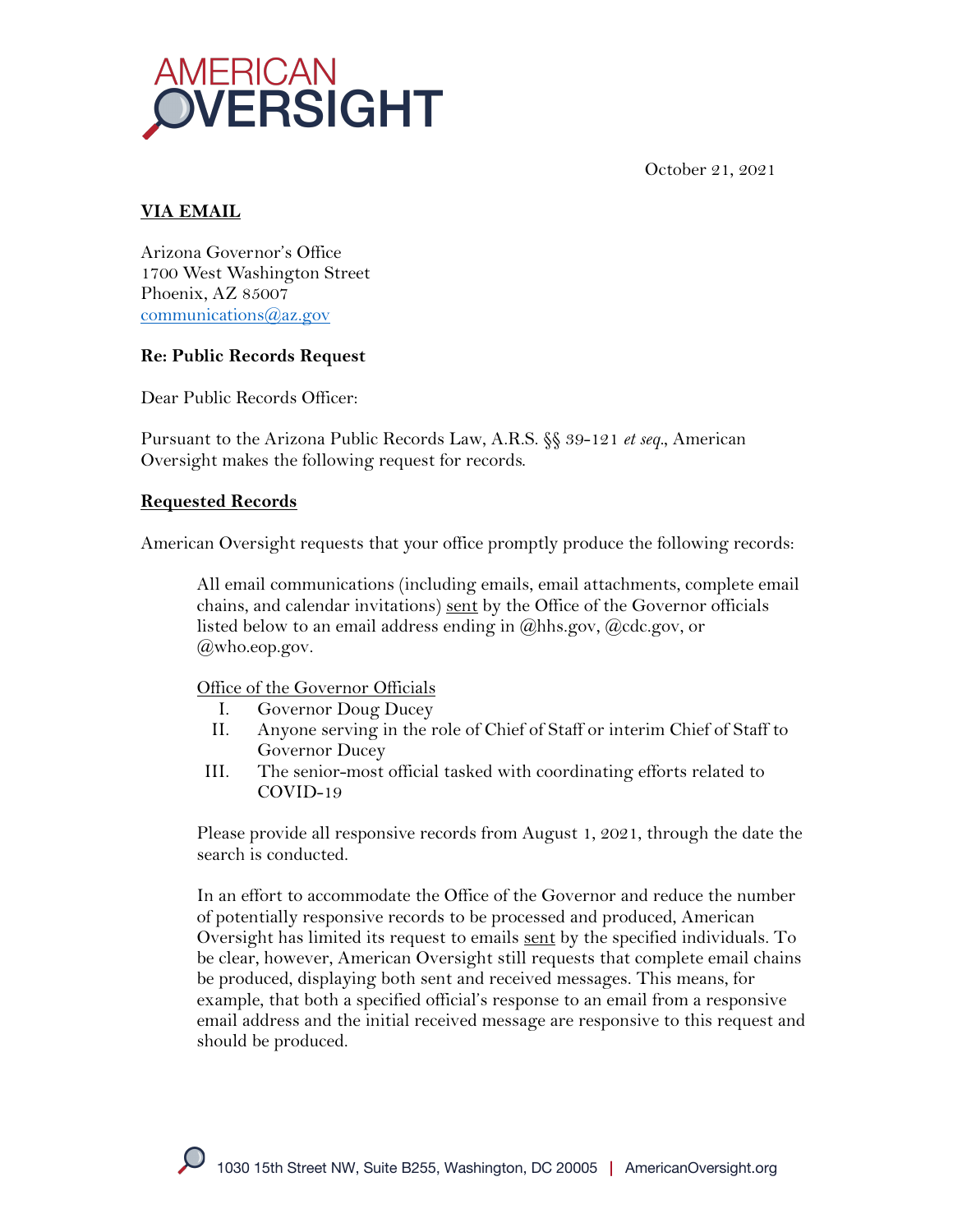## **Statement of Noncommercial Purpose**

This request is made for noncommercial purposes. American Oversight seeks records regarding communications officials from the Office of the Governor may have had with members of the current federal administration regarding the coronavirus delta variant surge. Records with the potential to shed light on this matter would contribute significantly to public understanding of operations of the government, including what communications officials from the Governor's office may have had with the federal administration about the delta variant surge.

Because American Oversight is a  $501(c)(3)$  nonprofit, this request is not in American Oversight's financial interest and is not made for a commercial purpose. American Oversight's mission is to promote transparency in government, to educate the public about government activities, and to ensure the accountability of government officials. American Oversight uses the information gathered, and its analysis of it, to educate the public through reports, press releases, or other media. American Oversight also makes materials it gathers available on its public website and promotes their availability on social media platforms, such as Facebook and Twitter.<sup>1</sup>

Because this request is made for noncommercial purposes, American Oversight requests that any fees charged in connection with processing this request be limited to copying and postage charges, if applicable.<sup>2</sup> Please notify American Oversight of any anticipated fees or costs in excess of \$100 prior to incurring such costs or fees.

## **Guidance Regarding the Search & Processing of Requested Records**

In connection with its request for records, American Oversight provides the following guidance regarding the scope of the records sought and the search and processing of records:

- Our request for records includes any attachments to those records or other materials enclosed with those records when they were previously transmitted. To the extent that an email is responsive to our request, our request includes all prior messages sent or received in that email chain, as well as any attachments to the email.
- Please search all relevant records or systems containing records regarding agency business. Do not exclude records regarding agency business contained in

<sup>1</sup> American Oversight currently has approximately 15,630 page likes on Facebook and 108,900 followers on Twitter. American Oversight, Facebook,

https://www.facebook.com/weareoversight/ (last visited Oct. 21, 2021); American Oversight (@weareoversight), Twitter, https://twitter.com/weareoversight (last visited Oct. 21, 2021).

<sup>2</sup> A.R.S. § 39-121.01(D)(1); *see also Hanania v. City of Tucson*,128 Ariz. 135, 624 P.2d 332 (Ct. App. 1980). Furthermore, because this request is for noncommercial purposes, additional fees provided for under A.R.S.  $\frac{6}{9}$  39-121.03(A) are not applicable and should not be assessed.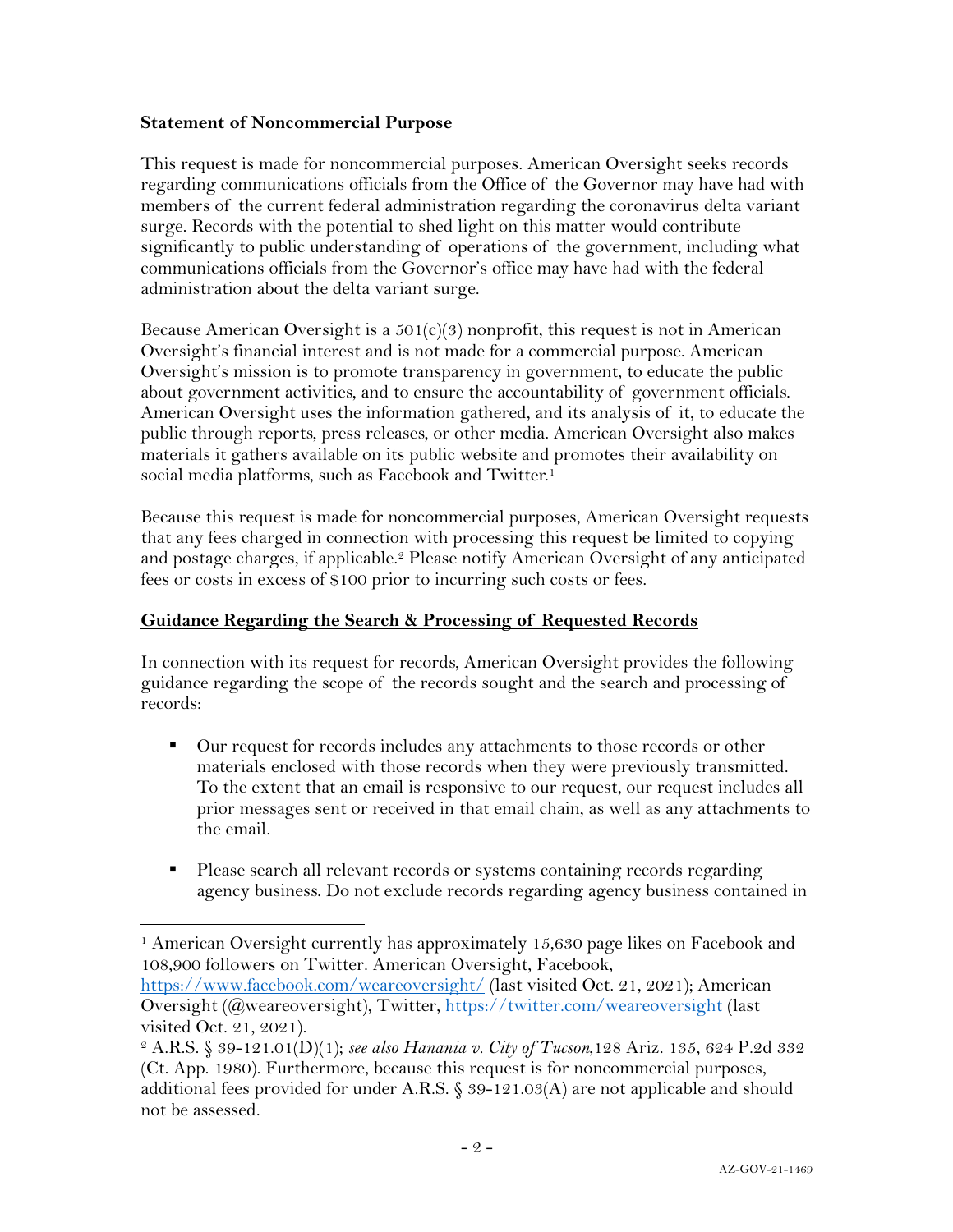files, email accounts, or devices in the personal custody of your officials, such as personal email accounts or text messages.

- If any records are withheld in full or in part, pursuant to A.R.S. § 39- $121.01(D)(2)$ , please provide an index of records or categories of records that have been withheld and the reasons the records or categories of records have been withheld.
- In the event some portions of the requested records are properly exempt from disclosure, please disclose any reasonably segregable non-exempt portions of the requested records. If a request is denied in whole, please state specifically why it is not reasonable to segregate portions of the record for release.
- § Please take appropriate steps to ensure that records responsive to this request are not deleted by the agency before the completion of processing for this request. If records potentially responsive to this request are likely to be located on systems where they are subject to potential deletion, including on a scheduled basis, please take steps to prevent that deletion, including, as appropriate, by instituting a litigation hold on those records.

# **Conclusion**

If you have any questions regarding how to construe this request for records or believe that further discussions regarding search and processing would facilitate a more efficient production of records of interest to American Oversight, please do not hesitate to contact American Oversight to discuss this request. American Oversight welcomes an opportunity to discuss its request with you before you undertake your search or incur search or duplication costs. By working together at the outset, American Oversight and your agency can decrease the likelihood of costly and time-consuming litigation in the future.

Where possible, please provide responsive material in an electronic format by email. Alternatively, please provide responsive material in native format or in PDF format on a USB drive. Please send any responsive material being sent by mail to American Oversight, 1030 15th Street NW, Suite B255, Washington, DC 20005. If it will accelerate release of responsive records to American Oversight, please also provide responsive material on a rolling basis.

We share a common mission to promote transparency in government. American Oversight looks forward to working with your agency on this request. If you do not